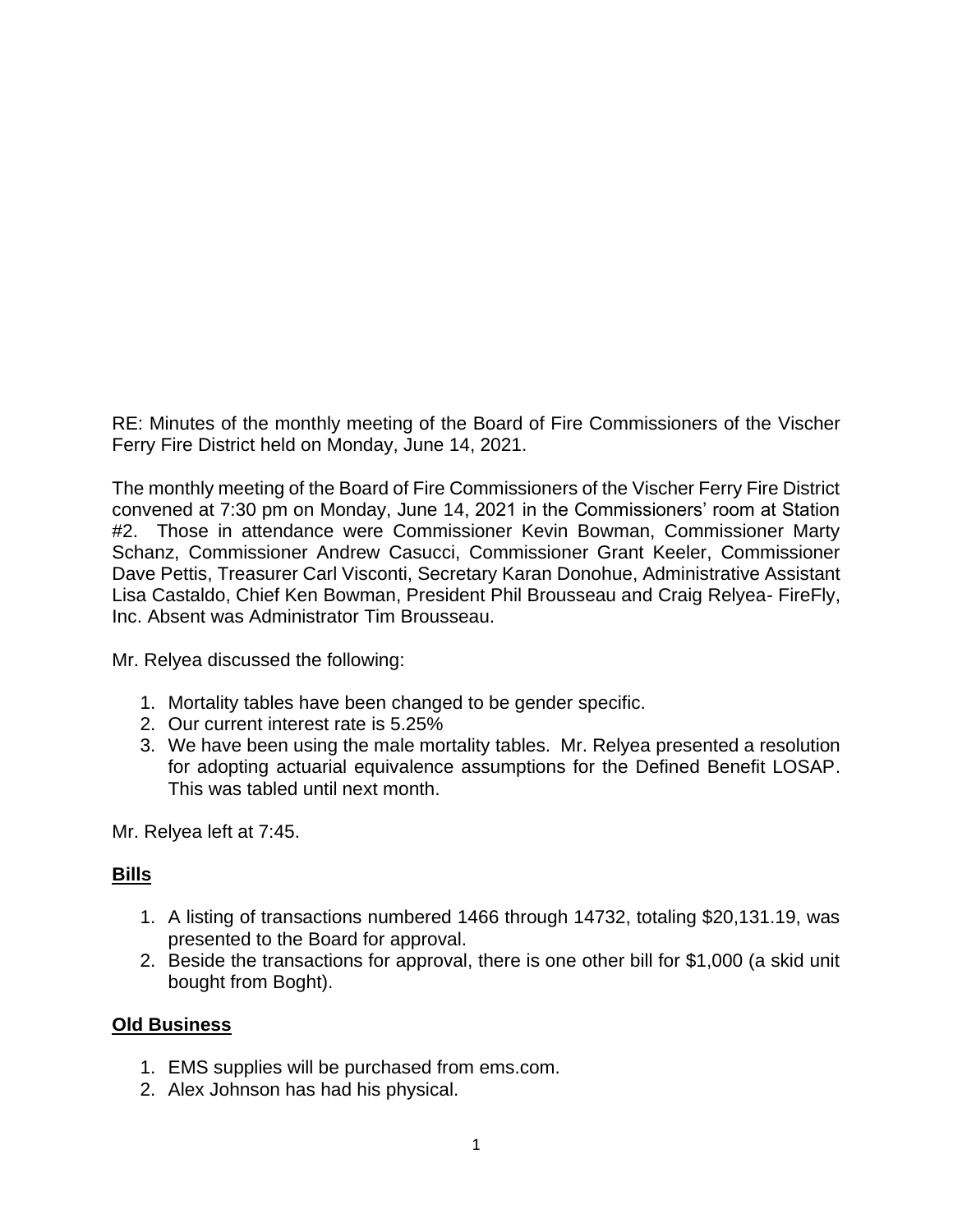3. The kayak kiosk at the boat launch has been moved.

Commissioner Casucci made a motion to approve the minutes. Commissioner Keeler seconded the motion. The motion was carried unanimously.

### **Treasurer's Report**

- 1. Bank statements, account reconciliations and check images for May 2021 and the listing of transactions approved and paid in May 2021 were given to Commissioner Casucci for verification.
- 2. Bank statements, account reconciliations and check images for April 2021 were returned to the Treasurer.
- 3. The audit for 2020 has been completed.

Commissioner Pettis made a motion to accept the Treasurer's report. Commissioner Casucci seconded the motion. The motion was carried unanimously.

### **Chief's Report**

1. Commissioner Schanz made amotion to approve Mary Gilbreault into membership with the Vischer Ferry Fire Company.

 Commissioner Keeler seconded the motion. The motion was carried unanimously.

- 2. Commissioner Pettis made a motion to approve Commissioner Casucci to attend training at the FASNY convention August  $5<sup>th</sup> - 7<sup>th</sup>$ . The total cost is \$100. Commissioner Schanz seconded the motion. The motion was carried unanimously.
- 3. Commissioner Schanz made a motion to purchase the following:
	- a. Two (2) helmet shields.
	- b. One (1) skid from Boght for \$1,000. Commissioner Casucci seconded the motion. The motion was carried unanimously.
- 4. Commissioner Schanz made a motion to approve necessary apparatus for the July 4<sup>th</sup> parade in Clifton Park.

Commissioner Keeler seconded the motion. The motion was carried unanimously.

5. Commissioner Schanz made a motion to approve Brian Scalzo to ride with Fuller Rd. Fire on a daytime duty crew twice a month.

Commissioner Pettis seconded the motion. The motion was carried unanimously.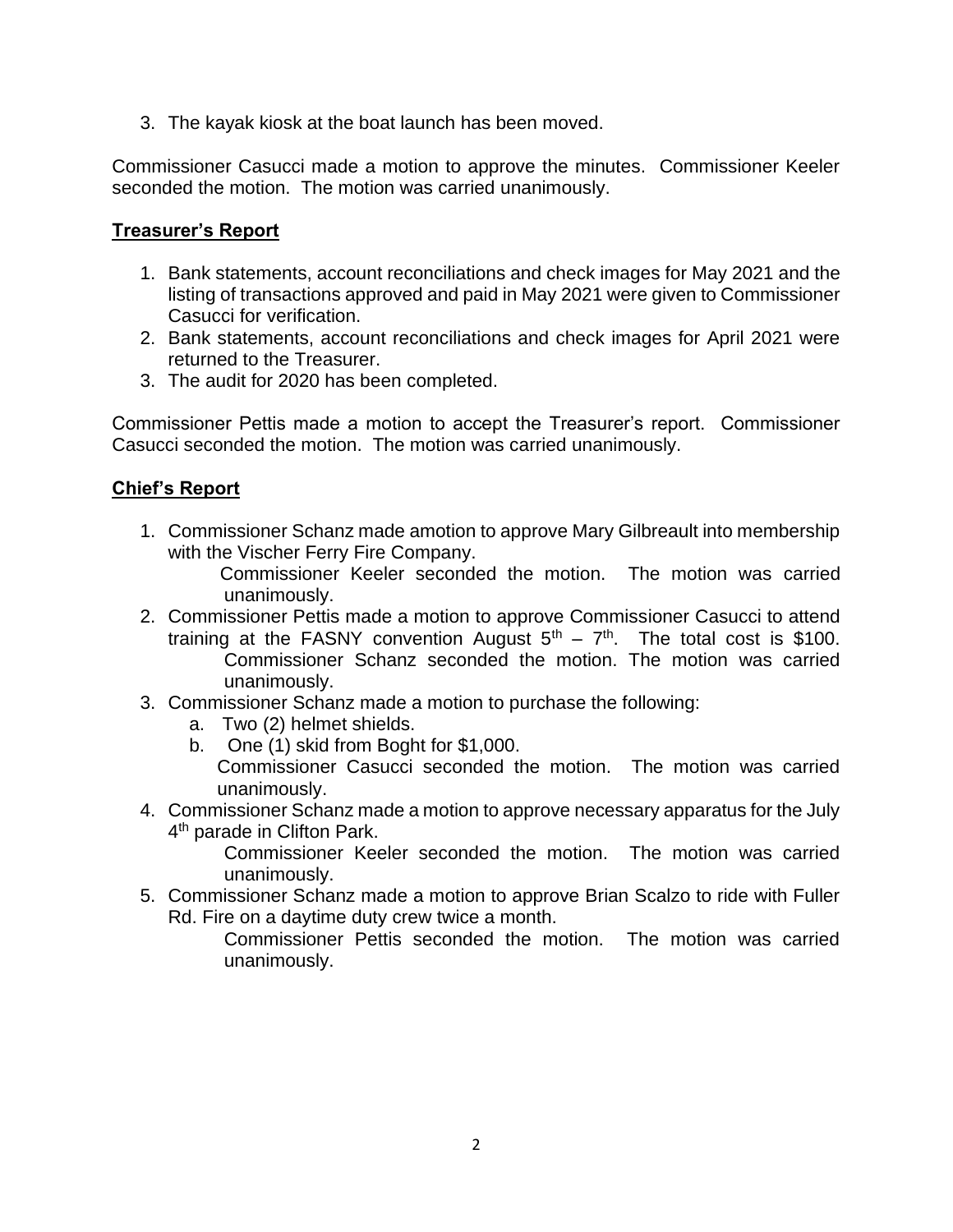# **Administrator's Report**

- 1. We need to order hose. We will contact NY Fire Equipment LLC to see if they carry Mercedes hose.
- 2. Some of the exit lights need to be replaced.
- 3. Received four quotes for the phone system:

| a. NEC (current system) | \$1,168.00 |
|-------------------------|------------|
| b. FreePBX              | 4.020.14   |
| c. TAG Solutions Mitel  | 18,533.00  |
| d. GIG Computers Cloud  | 6,688.82   |

Commissioner Pettis made a motion to use a new FreePBX system for up to \$6,600.00. Commissioner Keeler seconded the motion. The motion was carried unanimously.

### **Administrative Assistant's Report**

- 1. No outside rentals are being accepted until at least September. Firefighters may use the hall.
- 2. Make a book of how to operate all of the equipment in the kitchen at Station #1.
- 3. Car-629 needs to be inspected.
- 4. The clock timer on the sign at Station #2 is not working properly. This needs to be looked at.
- 5. The company (Cintas) that replenishes the medical boxes in the stations is not returning our calls. If they do not contact us soon, we will stop using them.
- 6. We need to submit a letter to the County for the new call number (ER-631) for the new ER.
- 7. We can remove all Covid-related signs from all of the stations.

### **New Business**

- 1. Received the minutes of the April 2021 meeting of the Vischer Ferry Fire Company.
- 2. Received a copy of a letter to Bryans and Gramuglia CPAs, LLC. regarding the 2020 audit of the Fire District.
- 3. Received a copy of a news item by Glenn Griffith for the new Station #3.
- 4. Received the client statement and confirmations from UBS.

### **Miscellaneous**

- 1. Commissioner Bowman met with the Planning Board. We will start the bonding process as soon as the permits are issued.
- 2. Commissioner Schanz made a motion to purchase the Southbend #460 restaurant range for \$11,473. The State contract number is #PC68659.
- 3. The attic ladders have not yet been repaired.
- 4. The extrication tools are ready to be put in service.
- 5. We are low on 2  $\frac{1}{2}$  and 1  $\frac{3}{4}$  hose. There are no spares.
- 6. The solar panels will be removed from Station #2. There is a leak in the ceiling.